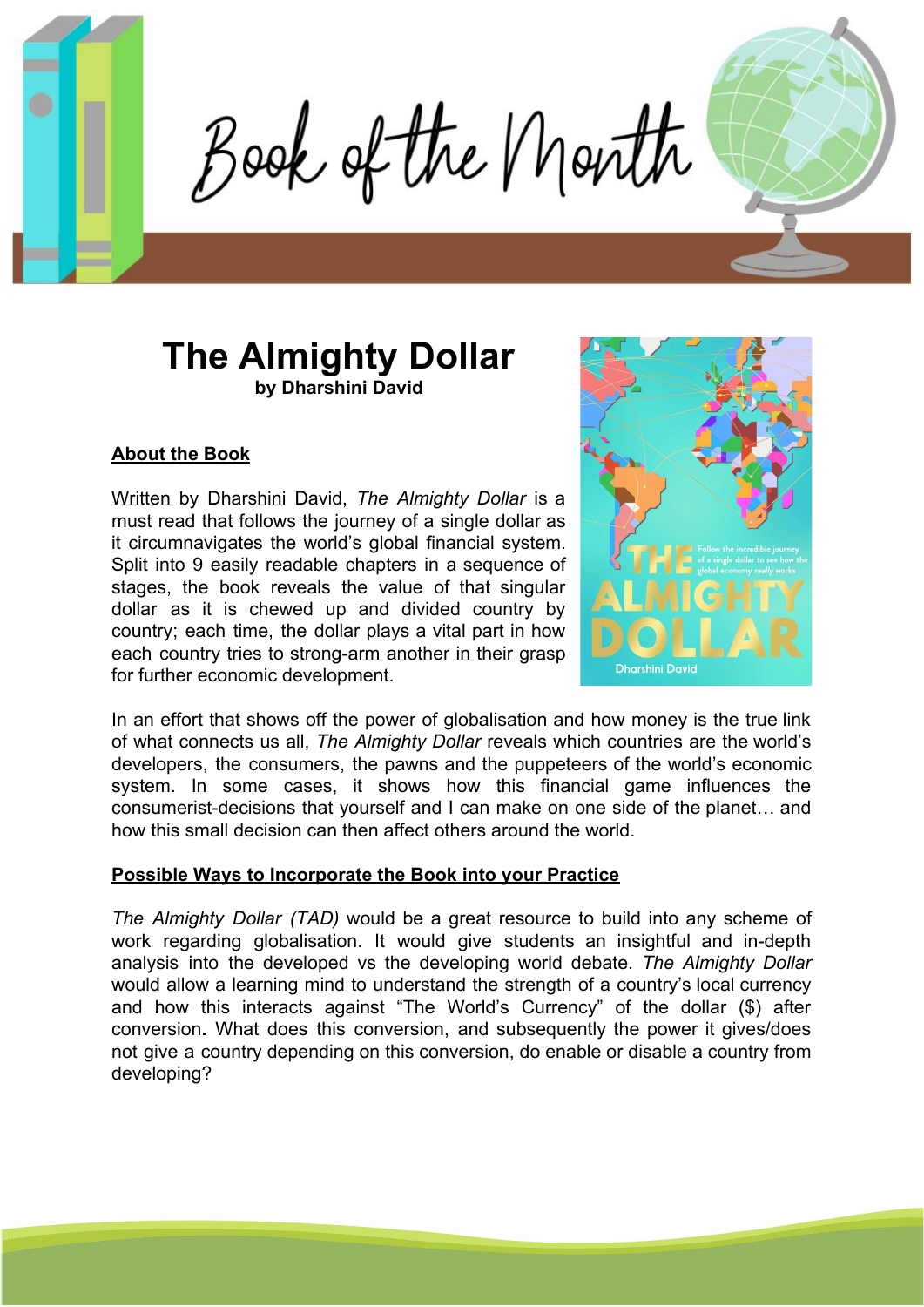*The Almighty Dollar* (*TAD)* could also be a great way to explore the roles in which countries play in this global-economic-game. For example:

- China, dubbed the 'world's factory', the producers of a significant proportion of our daily goods. How does their relations with others affect the prices we pay? Import taxes/tariffs? How can this be used by China for political stunts/plays made by them to develop?

- USA, by far and large the world's largest consumer-spender, the world's biggest buyer. How can they, the home of the global currency, manipulate the market to hold power?

- African countries, played by Nigeria in TAD, use (or be used for) their natural resources as a lure for future development as the developed countries all scramble across the continent for development and further financial or political influence?

### **Future Thoughts**

Will the coined '*Almighty Dollar'* stay so powerful? China continues to grow economically and hoard the eastern world in efforts to develop. China is ever exploring its options into Africa, the Middle East and further strengthening the grip it already has over most of Asia. Within time, it's expected China to boast the most powerful economy on the planet. Will the Yuan (¥) force its way in as the new global currency? What will come of the United States of America economic relation with the global market? We're already living in a world of growing tension towards China because of this.

#### **Useful Resources and Other Links**

#### **Dharshini David**

It's always useful to follow the book's author on Twitter: **[@DharshiniDavid](https://twitter.com/DharshiniDavid)** Dharshini has also given a few lectures regarding the book and the concepts of *The Almighty Dollar*:

[Here](https://www.youtube.com/watch?v=HD0KMG04xEg) is a video link to Dharshini giving a lecture at the London School of Economics.

[Here](https://www.youtube.com/watch?v=vNynCKlICl0) is a video link of Dharshini lecturing for GoogleTalks.